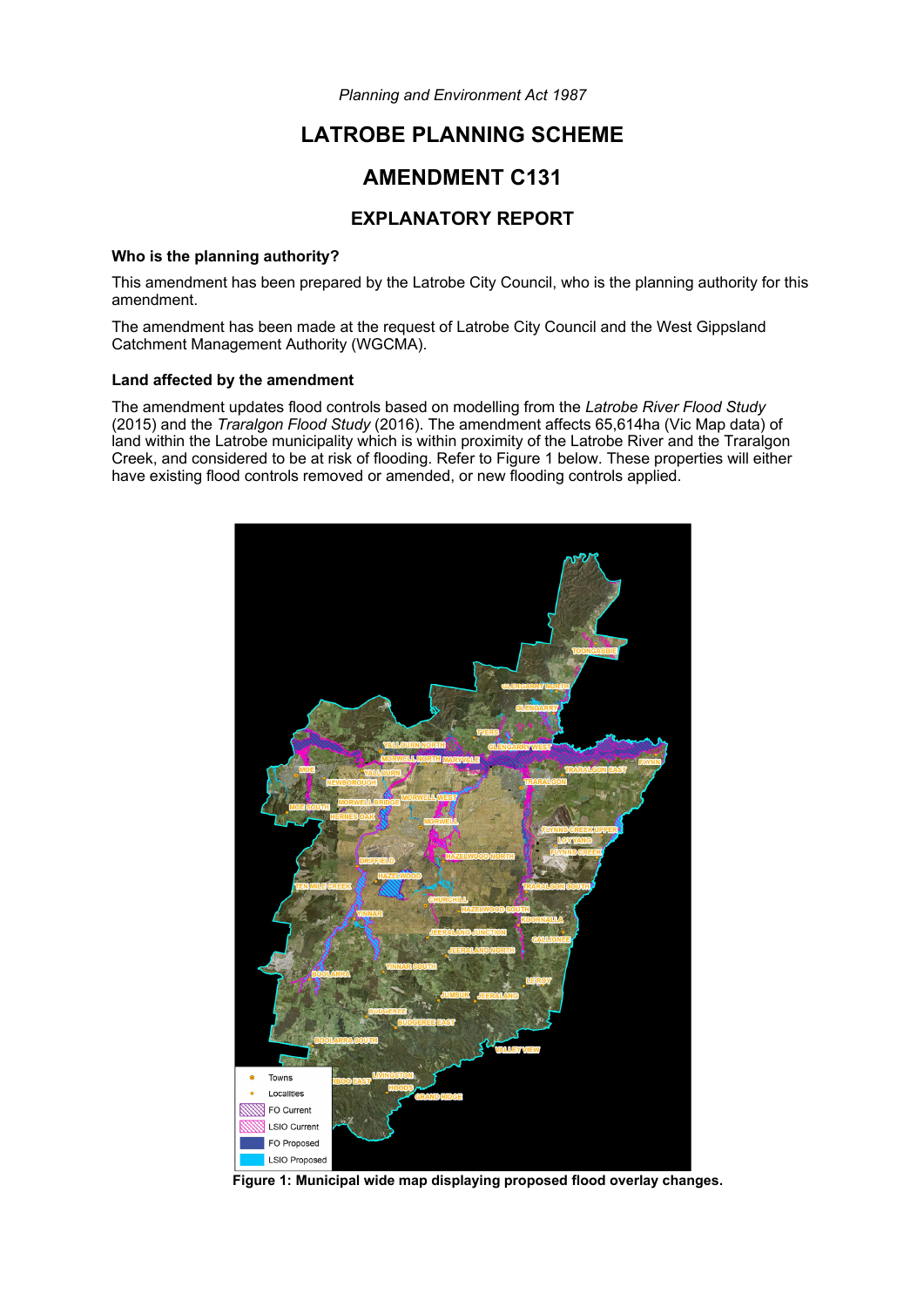#### **What the amendment does**

The Amendment implements the recommendations of the *Latrobe River Flood Study* (2015) and the *Traralgon Flood Study* (2016) into the Latrobe Planning Scheme.

The Amendment:

- Amend Clause 02.04 (Strategic Framework Plans) to include a new Strategic Framework Plan,
- Amend Clause 11.01-1L (Glengarry) to include a new Glengarry Town Structure Plan (GTSP),
- Amends the Schedule to Clause 72.03 (Schedule to Clause 72.03 What Does This Planning Scheme Consist Of?) to reflect the amended FO/LSIO mapping,
- Amend Planning Scheme Maps:
	- o Deletes the following LSIO-FO Map Nos. 2LSIO-FO, 5LSIO-FO, 6LSIO-FO, 7LSIO-FO, 8LSIO-FO, 9LSIO-FO, 10LSIO-FO, and 52LSIO-FO.
	- o Amend the following LSIO-FO Map Nos. 11LSIO-FO, 14LSIO-FO, 15LSIO-FO, 16LSIO-FO, 17LSIO-FO, 18LSIO-FO, 19LSIO-FO, 20LSIO-FO, 21LSIO-FO, 22LSIO-FO, 23LSIO-FO, 24LSIO-FO, 25LSIO-FO, 26LSIO-FO, 28LSIO-FO, 29LSIO-FO, 34LSIO-FO, 35LSIO-FO, 37LSIO-FO, 38LSIO-FO, 41LSIO-FO, 42LSIO-FO, 43LSIO-FO, 44LSIO-FO, 47LSIO-FO, 48LSIO-FO, 49LSIO-FO, 50LSIO-FO, 56LSIO-FO, 60LSIO-FO, 61LSIO-FO, 63LSIO-FO, 64LSIO-FO, 65LSIO-FO, 66LSIO-FO, 68LSIO-FO, 69LSIO-FO, 70LSIO-FO, 72LSIO-FO, 73LSIO-FO, 74LSIO-FO, 77LSIO-FO, 78LSIO-FO, 79LSIO-FO, 82LSIO-FO, 83LSIO-FO, 84LSIO-FO, 85LSIO-FO, 86LSIO-FO, 87LSIO-FO, 88LSIO-FO, 91LSIO-FO, 92LSIO-FO, 93LSIO-FO, 94LSIO-FO, 96LSIO-FO, 97LSIO-FO, 99LSIO-FO, 100LSIO-FO, 101LSIO-FO, 102LSIO-FO, 104LSIO-FO, 106LSIO-FO, 107LSIO-FO, 108LSIO-FO, 109LSIO-FO, 110LSIO-FO, 111LSIO-FO, 112LSIO-FO, 114LSIO-FO, 115LSIO-FO, 116LSIO-FO, 117LSIO-FO, 118LSIO-FO, 119LSIO-FO, 120LSIO-FO, and 121LSIO-FO.
	- o Inserts the following LSIO-FO Map Nos. 4LSIO-FO, 32LSIO-FO, 33LSIO-FO, 40LSIO-FO, 51LSIO-FO, 55LSIO-FO, 57LSIO-FO, 62LSIO-FO, 67LSIO-FO, 71LSIO-FO, 76LSIO-FO, and 112LSIO-FO.

#### **Strategic assessment of the amendment**

#### **Why is the amendment required?**

Two flood studies were undertaken in recent years with each recommending that the Latrobe Planning Scheme be amended to introduce updated mapping of the Floodway Overlay (FO) and Land Subject to Inundation Overlay (LSIO) to reflect the modelling undertaken.

The West Gippsland Catchment Management Authority (WGCMA), in collaboration with the Latrobe City Council and the Baw Baw and Wellington Shire Councils, commissioned a flood study for the floodplains of the Latrobe River from Moe to Lake Wellington and for the Moe River (a major tributary of the Latrobe) from Yarragon to Moe. The *Latrobe River Flood Study* was completed in 2015 by Cardno consultants.

The West Gippsland Catchment Management Authority (WGCMA) Commissioned Water Technology consultants to undertake the *Traralgon Flood Study* which was completed in 2016. The study included detailed hydrological and hydraulic modelling of Traralgon Creek and the Latrobe River, flood mapping of Traralgon, recommendations for flood mitigation works, and a review of planning controls. The study prepared a revised draft Floodway Overlay (FO) and draft Land Subject to Inundation Overlay (LSIO) to reflect the updated flood modelling and mapping produced during the study.

The *West Gippsland Floodplain Management Strategy* (2018-2027), prepared by the West Gippsland Catchment Management Authority (WGCMA), recommended that the Latrobe Planning Scheme be updated to reflect the best available flood mapping.

The provision of updated flooding information within the planning scheme will have a net community benefit by ensuring that the risk of flooding is properly considered in future planning and that risks from flooding may be managed and minimised. The updated mapping will equip Council to plan for future growth in low-risk locations to minimise the impact of natural hazards on the community, development, and infrastructure.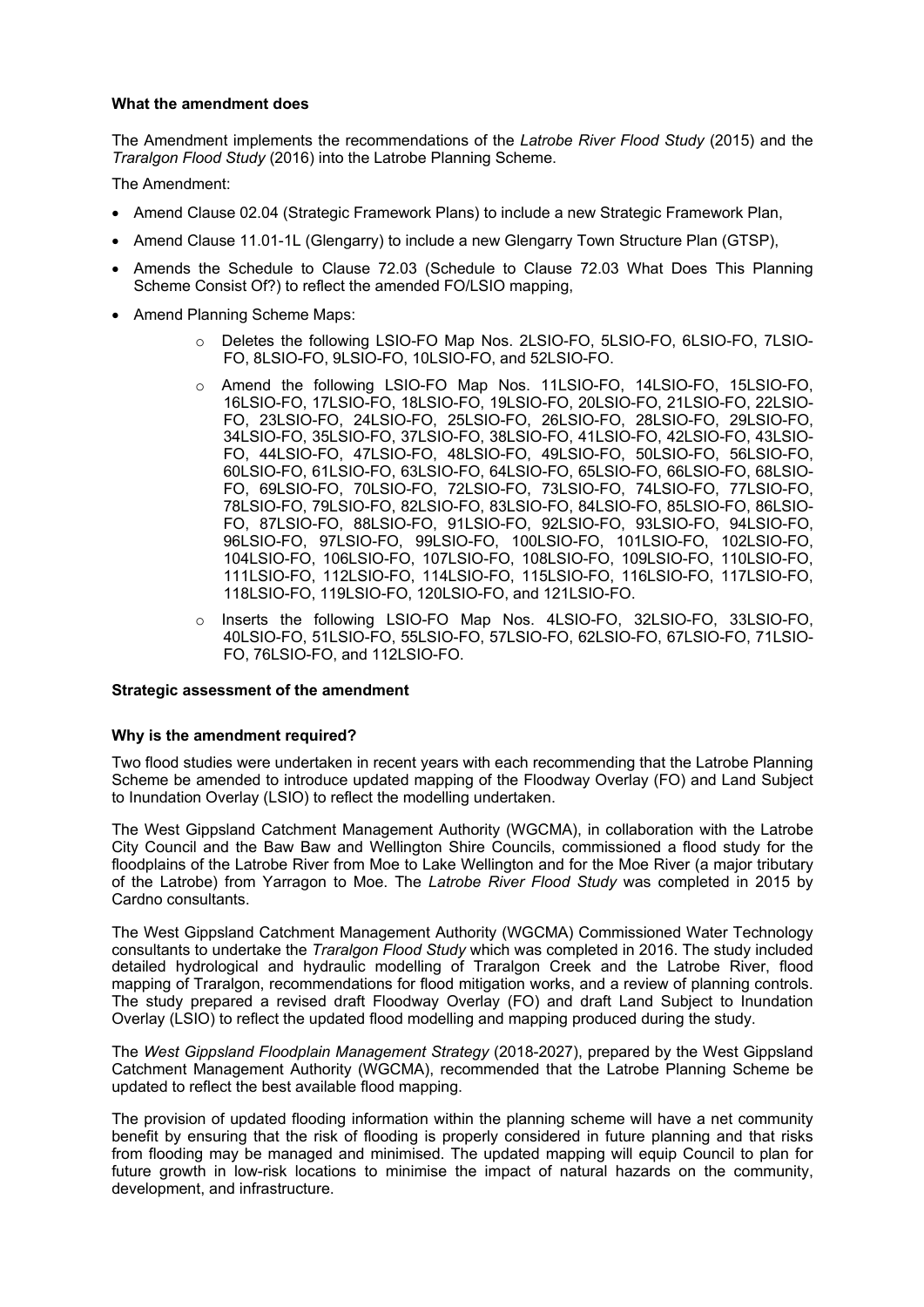The revisions to the Strategic Framework Plan at Clause 02.04, and the Glengarry Town Structure Plan at Clause 11.01-1L, are to reflect the updated flood mapping contained in the Planning Scheme Maps.

#### **How does the amendment implement the objectives of planning in Victoria?**

The Amendment meets the following objectives of Planning in Victoria as set out in section 4(1) of the *Planning and Environment Act 1987*:

*(a) to provide for the fair, orderly, economic and sustainable use, and development of land;* 

*(b) to provide for the protection of natural and man-made resources and the maintenance of ecological processes and genetic diversity;* 

*(c) to secure a pleasant, efficient and safe working, living and recreational environment for all Victorians and visitors to Victoria;* and

*(f) to facilitate development in accordance with the objectives set out in paragraphs (a), (b), (c), (d) and (e).* 

The amendment will positively implement the objectives of planning in Victoria by providing for accurately applied planning overlay controls that ensure that water management issues are considered during the development process.

#### **How does the amendment address any environmental, social and economic effects?**

#### *Environmental Effects*

The amendment has considered environmental effects, provides for sustainable land use and development outcomes, and will allow Council to plan to minimise risk to life, property, the environment, and infrastructure from flood hazard. Implementation of revised flood mapping will ensure that forward planning will direct new development to low-risk locations and natural hazards and environmental risks avoided. The amendment will ensure that new development in flood affected areas requires a planning permit to ensure that flooding risks are properly considered as part of the planning process which will include seeking the comments of the floodplain management authority on development applications.

#### *Social Effects*

The amendment provides updated flood data and planning provisions to ensure ongoing protection of life, property, and community infrastructure in areas at risk of flooding. The amendment ensures that planning decisions will be made having regard to the most current and accurate flood information in considering development applications and in planning for new urban development.

#### *Economic Effects*

Flooding can have significant economic impacts on municipalities and the community as a result of loss of life, damage to public and private assets, and property and agricultural losses. The amendment will ensure that new development is protected from the effects of flooding and that the flood plain is not adversely affected by inappropriate development. The amendment will discourage inappropriate new development that would be impacted by flooding or that may have adverse impacts on flood behaviour.

#### **Does the amendment address relevant bushfire risk?**

Bushfire risk must be considered to determine whether an amendment will result in any increase in the risk to life, property, community infrastructure and the natural environment from bushfires. When considering the VPP provisions for bushfire, Clause 13.02-1S (Bushfire Planning) provides policy that must be applied to all planning and decision making under the *Planning and Environment Act 1987* relating to land that is: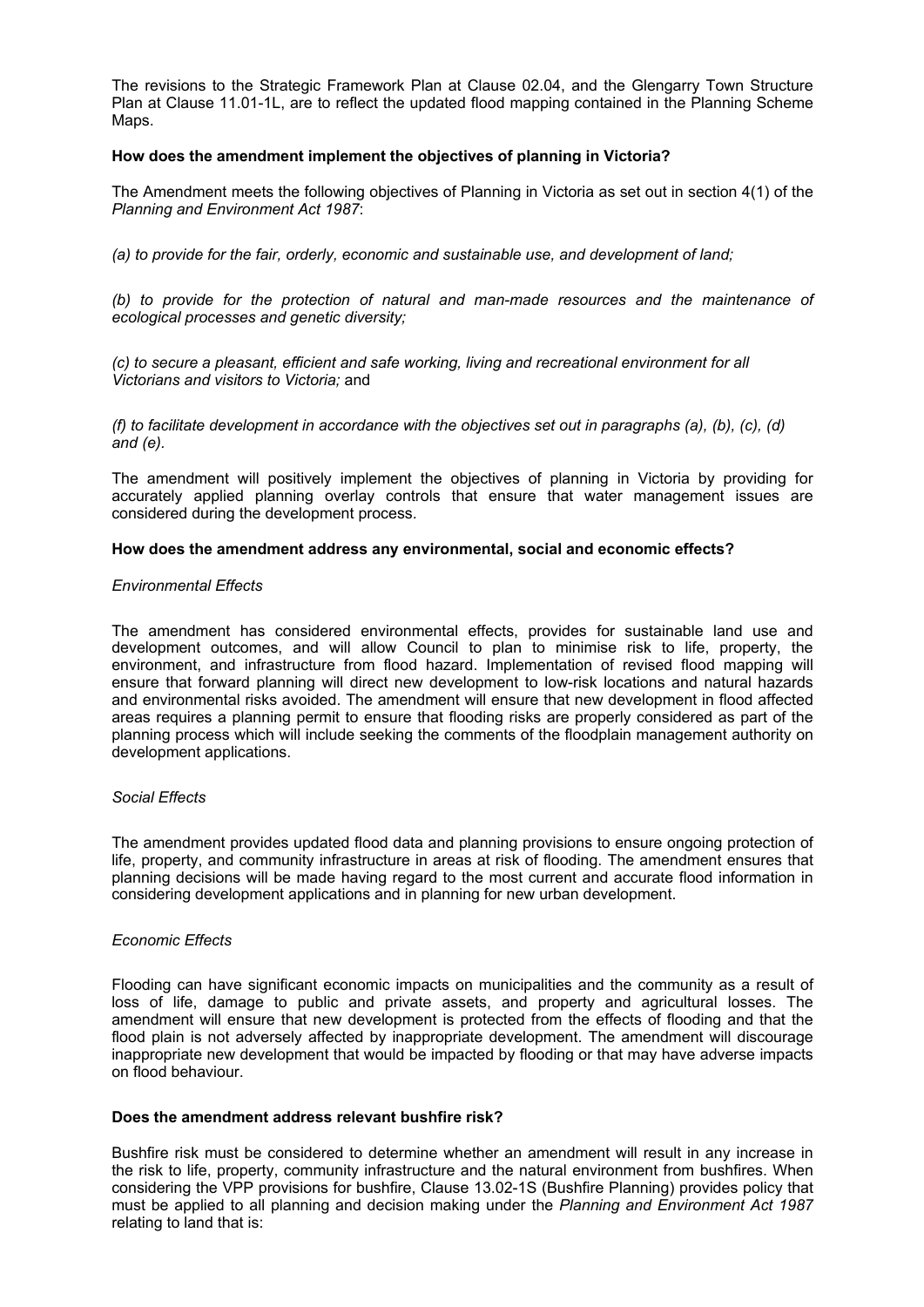- Within a designated bushfire prone area;
- Subject to a Bushfire Management Overlay; or
- Proposed to be used or developed in a way that may create a bushfire hazard.

Latrobe City Council features bushfire risk whereby areas which aren't impacted by a Bushfire Management Overlay (BMO) are within a Bushfire Prone Area (BPA).

#### **Settlement Planning**

Relevant policy within Clause 13.02-1S (Bushfire Planning) relates to ensuring that Planning Scheme Amendments *do not* increase bushfire risk;

*"Not approving any strategic planning document, local planning policy, or planning scheme amendment that will result in the introduction or intensification of development in an area that has, or will on completion have, more than a BAL-12.5 rating under AS 3959-2009 Construction of Buildings in Bushfire-prone Areas (Standards Australia, 2009)."* 

The amendment will not create additional bushfire risk as it is proposing to apply land management overlays (LSIO and FO) which are to address flooding risks, and no rezoning is proposed to occur.

#### **Views from the relevant fire authority**

The views of the CFA will be sought and obtained on this amendment and considered during the exhibition stage. This is because the affected land, while impacted by BMO or BPA, is proposed to not have any development potential increased through land zone changes or policy.

#### **Does the amendment comply with the requirements of any Minister's Direction applicable to the amendment?**

The amendment is consistent with:

- The *Ministerial Direction The Form and Content of Planning Schemes* as required under section 7(5) of the *Planning and Environment Act 1987*. The amendment has been written in plain English.
- Ministerial Direction No. 11 *Strategic Assessment of Amendments* in this explanatory report, as required under section 12(2)(a) of the Act.
- Ministerial Direction No. 15 *The Planning Scheme Amendment Process.*

#### **How does the amendment support or implement the Planning Policy Framework and any adopted State policy?**

The amendment directly supports the following Clauses of the Planning Policy Framework:

#### *Clause 11.02-1S (Supply of Urban Land)*

- This clause has the objective to ensure sufficient land is available for residential, commercial, retail, industrial, recreational, institutional and other community uses.
- The relevant strategies of this clause identify that planning for urban growth should consider the limits of land capability, natural hazards, and environmental quality.
- The amendment proposes to revise flood mapping to ensure natural hazards can be considered in forward planning based on the most current information.

#### *Clause 13.01-1S (Natural Hazards and climate change)*

- This policy has the objective to minimise the impacts of natural hazards and adapt to the impacts of climate change through risk-based planning.
- The relevant strategies of this clause include to:
	- Consider the risks associated with climate change in planning and management decision making processes.
	- Identify at risk areas using the best available data and climate change science.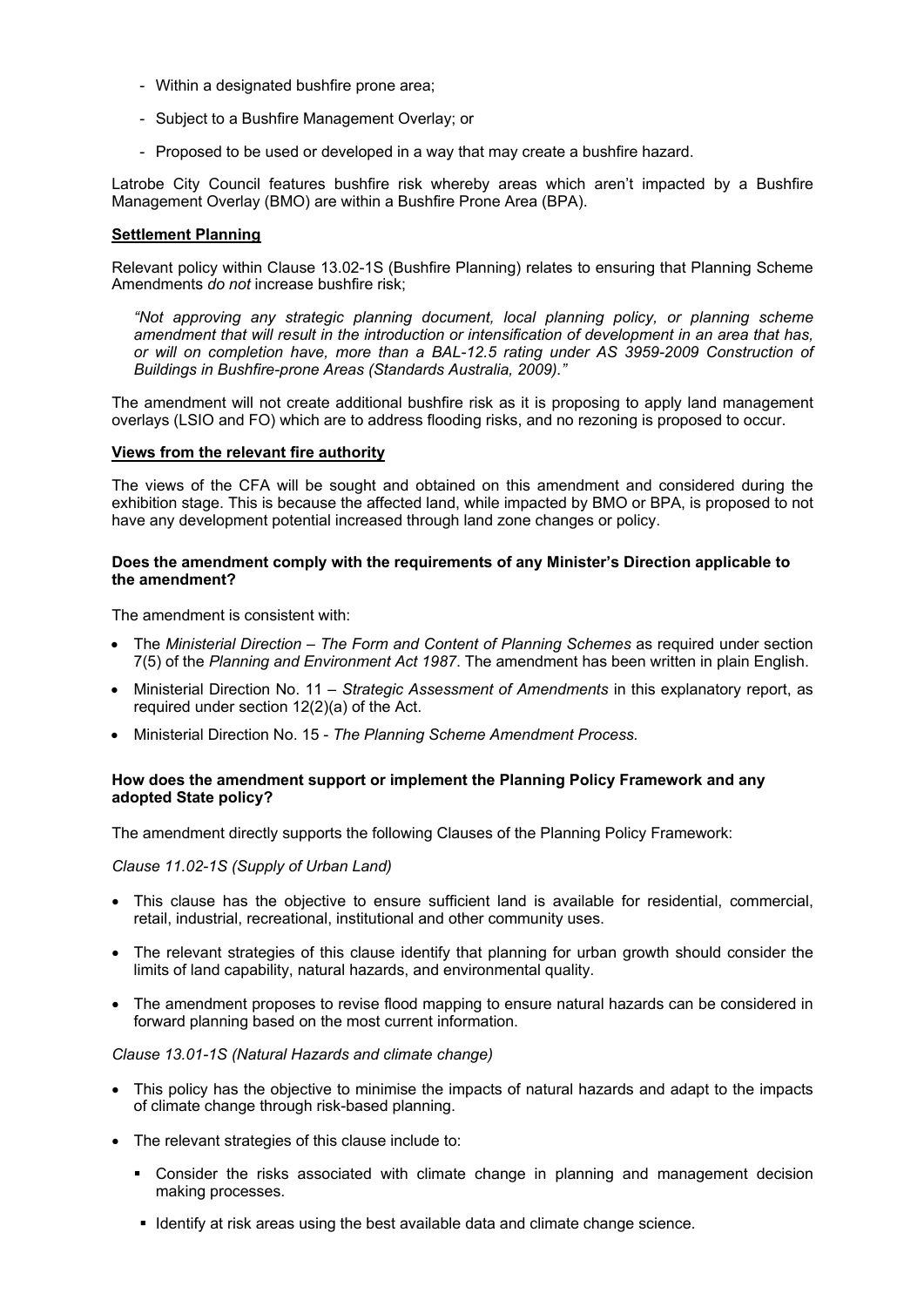Direct population growth and development to low-risk locations.

#### *Clause 13.03-1S (Floodplain management)*

- This clause has the objective to assist the protection of life, property and community infrastructure from flood hazard, the natural flood carrying capacity of rivers, streams and floodway's, the flood storage function of floodplains and waterways, and floodplain areas of environmental significance or of importance to river health.
- The relevant strategies of this clause are to:
	- Identify land affected by flooding, including land inundated by the 1 in 100 year flood event or as determined by the floodplain management authority in planning schemes.
	- Avoid intensifying the impact of flooding through inappropriately located use and development.
- The Amendment supports these strategies by applying the most current data available for flooding based on recent flood studies completed for Latrobe. The revised data provides an accurate reflection of the floodplains, including the 1 in 100 year event, and the flood storages and capacities required.

#### *Clause 14.02-2S (Water quality)*

 This clause has the objective to protect water quality. The strategies to achieve this objective include discouraging incompatible land use activities in areas subject to flooding where the land cannot be sustainably managed to ensure minimum impact on downstream water quality or flow volumes.

The amendment supports the objective and strategies of this clause by setting out revised mapping for the floodplain areas, based on most recent flood data to allow for forward planning and management of new development.

In addition to increasing mean sea levels Climate Change is expected to increase the intensity and frequency of storms across the Gippsland Region, as well as change catchment moisture and increase areas burnt by bushfires.

The WGCMA is aware of these catchment processes and the risk Climate Change poses to flooding across our region. Recent flood studies have included Climate Change sensitivity testing to understand what the likely impact will be to our communities. These results show that our waterways are not particularly sensitive to Climate Change impacts other than those areas exposed to sea level rise changes.

Further to this the WGCMA has been working with the Department of Environment, Land, Water ad Planning (DELWP) to develop clear guidance for CMAs across Victoria so that the inclusion of nonsea level rise Climate Change processes in flood study outputs is clear, consistent and transparent. Until this work is completed the WGCMA does not recommend that changes to flood mapping and the subsequent Flood Overlays should include the impacts of non-sea level rise Climate Change. It is likely that this work will be completed within the next few years and it follows that any subsequent update to the Flood Overlays will include our better understanding of the changes to these complex catchment processes brought on by Climate Change.

#### **How does the amendment support or implement the Local Planning Policy Framework, and specifically the Municipal Strategic Statement?**

The planning scheme contains detailed Structure Plans for settlements under Clause 11.01-1L *Latrobe settlement patterns* to complement policy for Settlement at the State and regional level which seeks to promote the sustainable growth and development of Victoria and deliver choice and opportunity for all Victorians through a network of settlements.

Accordingly, structure plans are in place in the planning scheme for Churchill, Moe-Newborough, Morwell, Traralgon, Glengarry and Tyers, and Morwell – Traralgon. These structure plans have been informed by an understanding of constraints on development and, where appropriate, they show land within urban floodway's, and land subject to inundation.

It is policy at Clause 11.01-1R *Settlement – Gippsland* to, amongst other matters, support new urban growth fronts in regional centres where natural hazards and environmental risks can be avoided or managed. Flooding is one such environmental risk.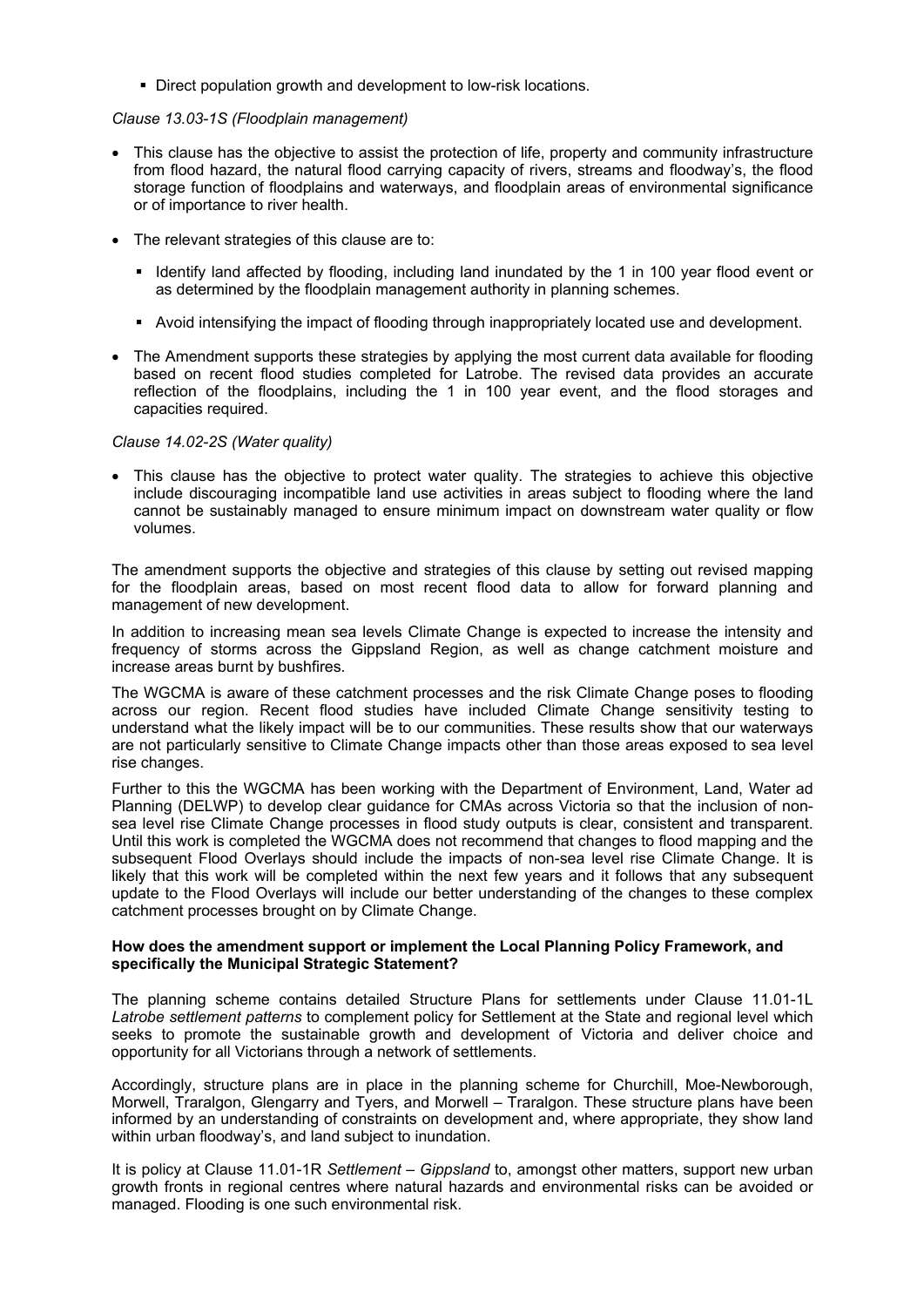It is policy at 13.03-1L *Floodplain management* that development be discouraged in residential areas within the 1% Annual Exceedance Probability (AEP) flood extent or within 30m of existing waterways. Similarly, raised earthworks, and subdivision, other than realignment or consolidation, is similarly discouraged within the mapped extent of a 1% AEP flood. Both overlays provide the means to control new development.

#### **Does the amendment make proper use of the Victoria Planning Provisions?**

The amendment will amend the existing Floodway Overlay (FO) and Land Subject to Inundation Overlay (LSIO) maps that form part of the Latrobe Planning Scheme to ensure that they are consistent with current information on flooding in the municipality. The revisions to the overlays have been determined by the recommendations of flood studies which undertook sensitivity testing and flood simulations to identify the extent of potential flooding from the rivers through computer-based models of the flood plains to generate detailed flood maps for a range of flood events.

The amendment has also been prepared with regard to *Planning Practice Note 12 Applying the Flood Provisions in Planning Schemes: A guide for councils* (June, 2015).

The Floodway Overlay (FO) applies to mainstream flooding areas of the floodplain, being the areas which convey active flood flows or store floodwater, in both rural and urban areas. The Floodway land is generally the higher hazard portion of the floodplain and buildings and works may be at significant risk or could impact the behaviour of floodwaters and therefore need to be controlled.

The Land Subject to Inundation Overlay (LSIO) represents the fringe of the floodplain where the flood depths and velocities are lower. These areas have a lower risk to human life and property than the Flood Overlay (FO) however development still needs to be managed to limit risk and maintain the free passage of floodwaters.

#### **How does the amendment address the views of any relevant agency?**

The amendment has been prepared in consultation with the West Gippsland Catchment Management Authority (WGCMA) being the relevant floodplain management authority and recommending referral authority for applications within the overlays.

#### **Does the amendment address relevant requirements of the Transport Integration Act 2010?**

This amendment is not likely to have an impact on the transport system, as defined by the *Transport Integration Act 2010.*

#### **Resource and administrative costs**

It is not expected that council officer workload will increase significantly as a result of the proposed amendment and therefore, additional staff resources are unlikely to be required.

#### **Where you may inspect this amendment**

The amendment is available for public inspection, free of charge, during office hours at the following places:

The service centres of the planning authority Latrobe City Council located at:

- 141 Commercial Road, Morwell Vic 3840
- 34-38 Kay Street, Traralgon Vic 3844
- 9-11 Philip Parade, Churchill Vic 3842 and
- 1-29 George Street, Moe Vic 3825
- Latrobe City's website at www.latrobe.vic.gov.au/C131

The amendment can also be inspected free of charge at the Department of Environment, Land, Water and Planning website at www.planning.vic.gov.au/public-inspection.

#### **Submissions**

Any person who may be affected by the amendment make a submission to the planning authority. Submissions about the amendment must be received by 7 March 2022.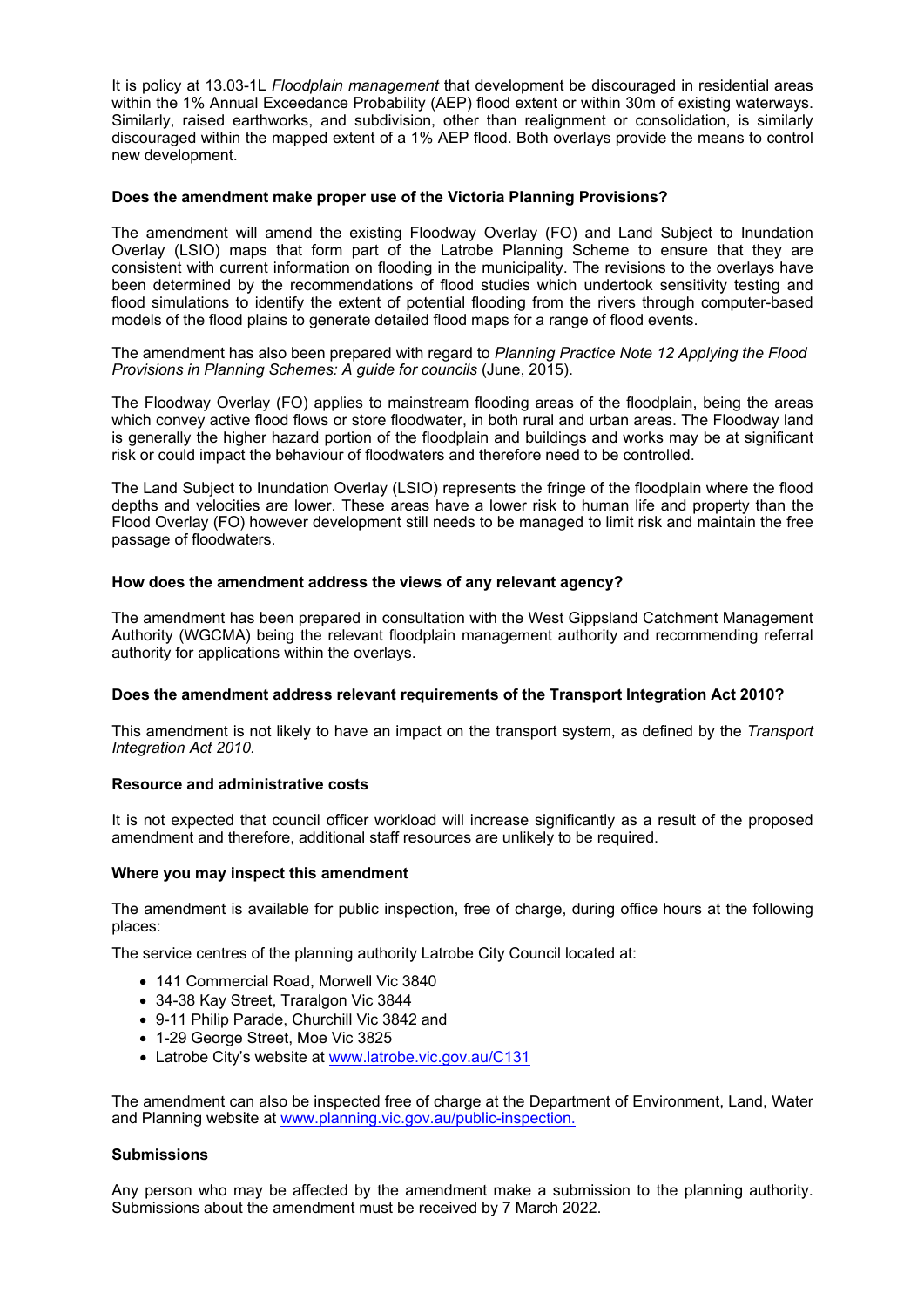A submission must be sent to:

**Latrobe City Council Attention: Strategic Planning Department PO Box 264 Morwell VIC 3840** 

Or online at www.latrobe.vic.gov.au/C131 – Attention: Strategic Planning Department.

#### **Panel hearing dates**

In accordance with clause 4(2) of Ministerial Direction No.15 the following panel hearing dates have been set for this amendment:

- directions hearing: Week of Tuesday, 7 June 2022
- panel hearing: Week of Monday, 12 July 2022

#### **ATTACHMENT A - Mapping reference table**

Lands on which the Land Subject to Inundation Overlay and/or Floodway Overlay is to be applied:

**Location Land /Area Affected Mapping Reference**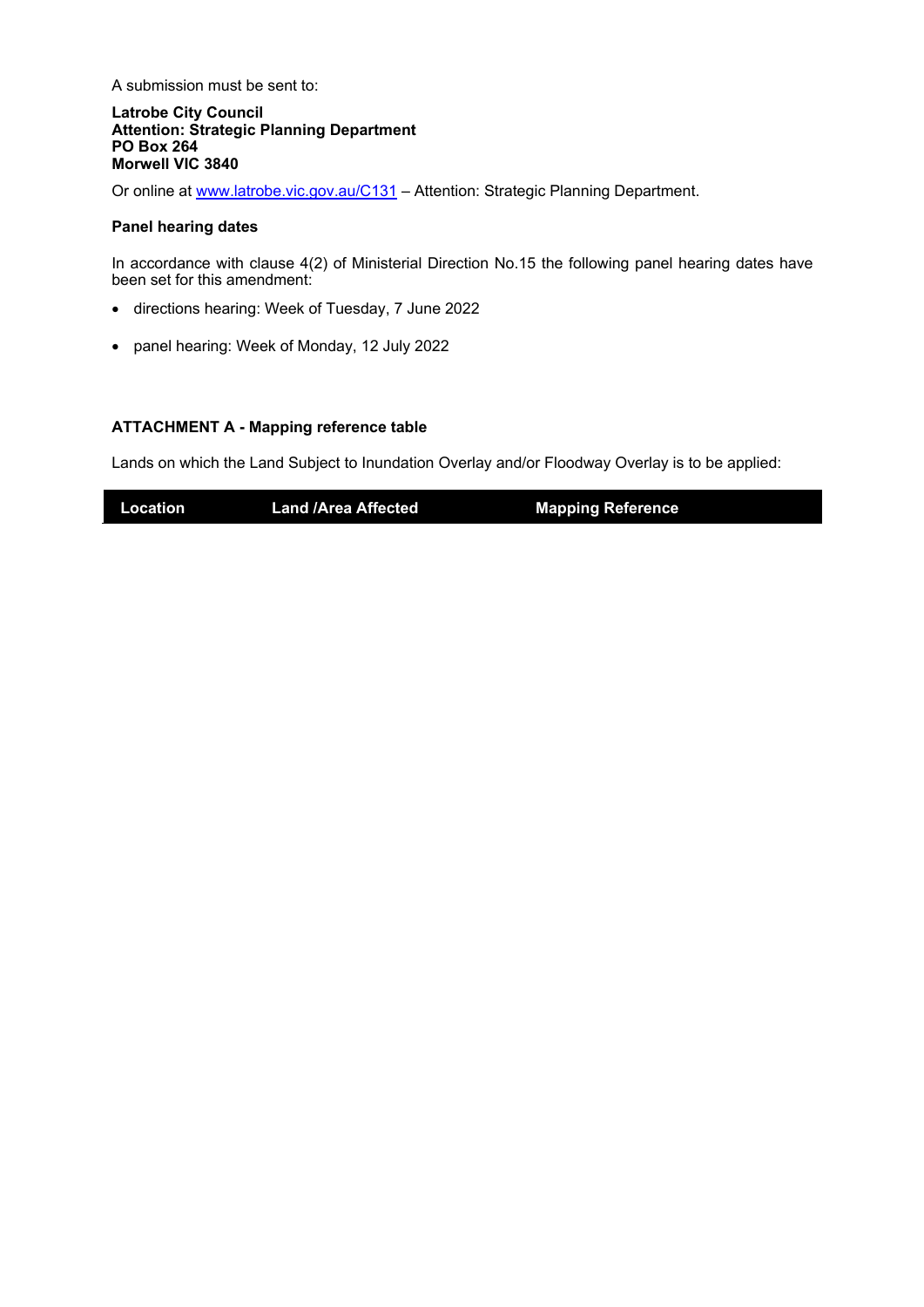| Latrobe City | Whole municipality, including: | Latrobe C131latr Isio-foMap04 Exhibition  |
|--------------|--------------------------------|-------------------------------------------|
|              | Yinnar & Yinnar South          | Latrobe C131latr Isio-foMap11 Exhibition  |
|              | Yallourn & Yallourn North      | Latrobe C131latr Isio-foMap14 Exhibition  |
|              | <b>Tyers</b>                   | Latrobe C131latr Isio-foMap15 Exhibition  |
|              | <b>Tanjil South</b>            | Latrobe C131latr Isio-foMap16 Exhibition  |
|              | Morwell                        | Latrobe C131latr Isio-foMap17 Exhibition  |
|              | Newborough                     | Latrobe C131latr Isio-foMap18 Exhibition  |
|              | Maryvale                       | Latrobe C131latr Isio-foMap19 Exhibition  |
|              | Moe                            | Latrobe C131latr Isio-foMap20 Exhibition  |
|              |                                | Latrobe C131latr Isio-foMap21 Exhibition  |
|              | Koornalla                      | Latrobe C131latr Isio-foMap22 Exhibition  |
|              | Loy Yang                       | Latrobe C131latr Isio-foMap23 Exhibition  |
|              | Hernes Oak                     | Latrobe C131latr Isio-foMap24 Exhibition  |
|              | Hazelwood                      | Latrobe C131latr Isio-foMap25 Exhibition  |
|              | Glengarry                      | Latrobe C131latr Isio-foMap26 Exhibition  |
|              | Flynn & Flynns Creek           | Latrobe C131latr Isio-foMap28 Exhibition  |
|              | Cowwarr                        | Latrobe C131latr Isio-foMap29 Exhibition  |
|              | <b>Driffield</b>               | Latrobe C131latr Isio-foMap32 Exhibition  |
|              | Callignee                      | Latrobe C131latr Isio-foMap33 Exhibition  |
|              | Churchill                      | Latrobe C131latr Isio-foMap34 Exhibition  |
|              | Boolarra                       | Latrobe C131latr Isio-foMap35 Exhibition  |
|              | Traralgon                      | Latrobe C131latr Isio-foMap37 Exhibition  |
|              | Toongabbie                     | Latrobe C131latr Isio-foMap38 Exhibition  |
|              |                                | Latrobe C131latr Isio-foMap40 Exhibition  |
|              |                                | Latrobe C131 latr Isio-foMap41 Exhibition |
|              |                                | Latrobe C131latr Isio-foMap42 Exhibition  |
|              |                                | Latrobe C131latr Isio-foMap43 Exhibition  |
|              |                                | Latrobe C131latr Isio-foMap44 Exhibition  |
|              |                                | Latrobe C131latr Isio-foMap47 Exhibition  |
|              |                                | Latrobe C131latr Isio-foMap48 Exhibition  |
|              |                                | Latrobe C131latr Isio-foMap49 Exhibition  |
|              |                                | Latrobe C131latr Isio-foMap50 Exhibition  |
|              |                                | Latrobe C131latr Isio-foMap51 Exhibition  |
|              |                                | Latrobe C131latr Isio-foMap55 Exhibition  |
|              |                                | Latrobe C131latr Isio-foMap56 Exhibition  |
|              |                                | Latrobe C131latr Isio-foMap57 Exhibition  |
|              |                                | Latrobe C131latr Isio-foMap60 Exhibition  |
|              |                                | Latrobe C131latr Isio-foMap61 Exhibition  |
|              |                                | Latrobe C131latr Isio-foMap62 Exhibition  |
|              |                                | Latrobe C131latr Isio-foMap63 Exhibition  |
|              |                                | Latrobe C131latr Isio-foMap64 Exhibition  |
|              |                                | Latrobe C131latr Isio-foMap65 Exhibition  |
|              |                                | Latrobe C131latr Isio-foMap66 Exhibition  |
|              |                                | Latrobe C131latr Isio-foMap67 Exhibition  |
|              |                                | Latrobe C131latr Isio-foMap68 Exhibition  |
|              |                                | Latrobe C131latr Isio-foMap69 Exhibition  |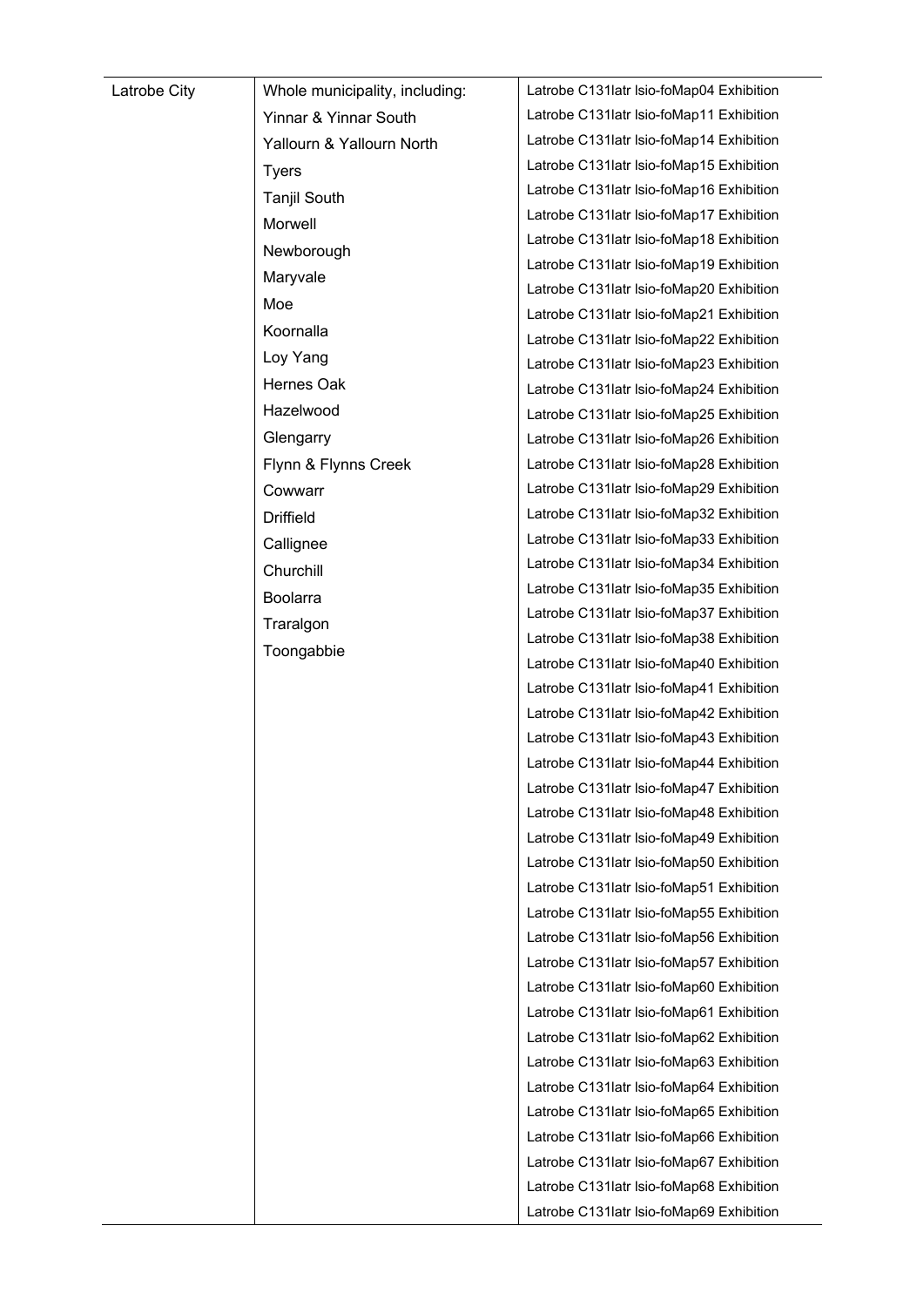Latrobe C131latr lsio-foMap70 Exhibition Latrobe C131latr lsio-foMap71 Exhibition Latrobe C131latr lsio-foMap72 Exhibition Latrobe C131latr lsio-foMap73 Exhibition Latrobe C131latr lsio-foMap74 Exhibition Latrobe C131latr lsio-foMap76 Exhibition Latrobe C131latr lsio-foMap77 Exhibition Latrobe C131latr lsio-foMap78 Exhibition Latrobe C131latr lsio-foMap79 Exhibition Latrobe C131latr lsio-foMap82 Exhibition Latrobe C131latr lsio-foMap83 Exhibition Latrobe C131latr lsio-foMap84 Exhibition Latrobe C131latr lsio-foMap85 Exhibition Latrobe C131latr lsio-foMap86 Exhibition Latrobe C131latr lsio-foMap87 Exhibition Latrobe C131latr lsio-foMap88 Exhibition Latrobe C131latr lsio-foMap91 Exhibition Latrobe C131latr lsio-foMap92 Exhibition Latrobe C131latr lsio-foMap93 Exhibition Latrobe C131latr lsio-foMap94 Exhibition Latrobe C131latr lsio-foMap96 Exhibition Latrobe C131latr lsio-foMap97 Exhibition Latrobe C131latr lsio-foMap99 Exhibition Latrobe C131latr lsio-foMap100 Exhibition Latrobe C131latr lsio-foMap101 Exhibition Latrobe C131latr lsio-foMap102 Exhibition Latrobe C131latr lsio-foMap104 Exhibition Latrobe C131latr lsio-foMap106 Exhibition Latrobe C131latr lsio-foMap107 Exhibition Latrobe C131latr lsio-foMap108 Exhibition Latrobe C131latr lsio-foMap109 Exhibition Latrobe C131latr lsio-foMap110 Exhibition Latrobe C131latr lsio-foMap111 Exhibition Latrobe C131latr lsio-foMap112 Exhibition Latrobe C131latr lsio-foMap114 Exhibition Latrobe C131latr lsio-foMap115 Exhibition Latrobe C131latr lsio-foMap116 Exhibition Latrobe C131latr lsio-foMap117 Exhibition Latrobe C131latr lsio-foMap118 Exhibition Latrobe C131latr lsio-foMap119 Exhibition Latrobe C131latr lsio-foMap120 Exhibition Latrobe C131latr lsio-foMap121 Exhibition